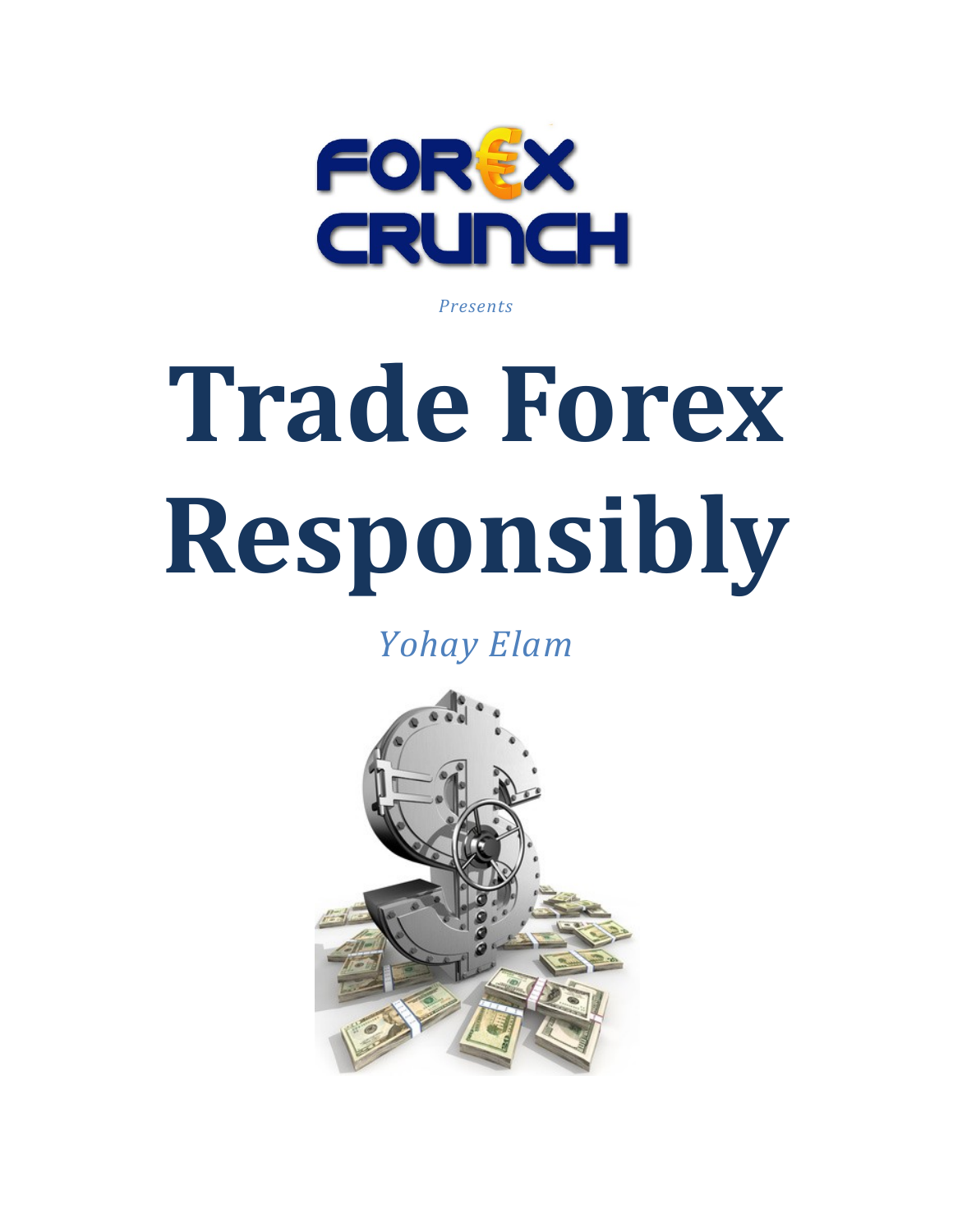

# **Quick Introduction**

<span id="page-1-0"></span>What's in here? Many arrive to forex trading and just burn out their account because they don't trade responsibly. This starts with choosing the forex broker, and goes through all the important choices that are made in every trade and also between trades.

This guide touches the key points of trading forex more responsibly and provides many practical tips that only help avoiding the pitfalls but also provide tools for balanced, successful and sustainable trading.

<span id="page-1-1"></span>Let's start!

#### **Disclaimer**

Foreign exchange (forex) trading carries a high level of risk and may not be suitable for all investors. The risk grows as the leverage is higher. Investment objectives, risk appetite and the trader' level of experience should be carefully weighed before entering the forex market. There is always a possibility of losing some or all of your initial investment / deposit, so you should not invest money which is which it can't afford to lose. The high risk that is involved with currency trading must be known to you. Please ask for advice from an independent financial advisor before entering this market. Any comments made on Forex Crunch or on other sites that have received permission to republish the content originating on Forex Crunch reflect the opinions of the individual authors and do not necessarily represent the opinions of any of Forex Crunch's authorized authors. Forex Crunch has not verified the accuracy or basis-in-fact of any claim or statement made by any independent author: Omissions and errors may occur. Any news, analysis, opinion, price quote or any other information contained on Forex Crunch and permitted republished content should be taken as general market commentary. This is by no means investment advice. Forex Crunch will not accept liability for any damage, loss, including without limitation to, any profit loss, which may either arise directly or indirectly from use of such information.

# **Copyright**

<span id="page-1-2"></span>No part of this publication can be reproduced, distributed or transmitted in any form or by any means, electronic or mechanical, including recording or photocopying, or by any information storage and retrieval system, without written consent from the Author, except by a reviewer, who can make a brief quote in a review.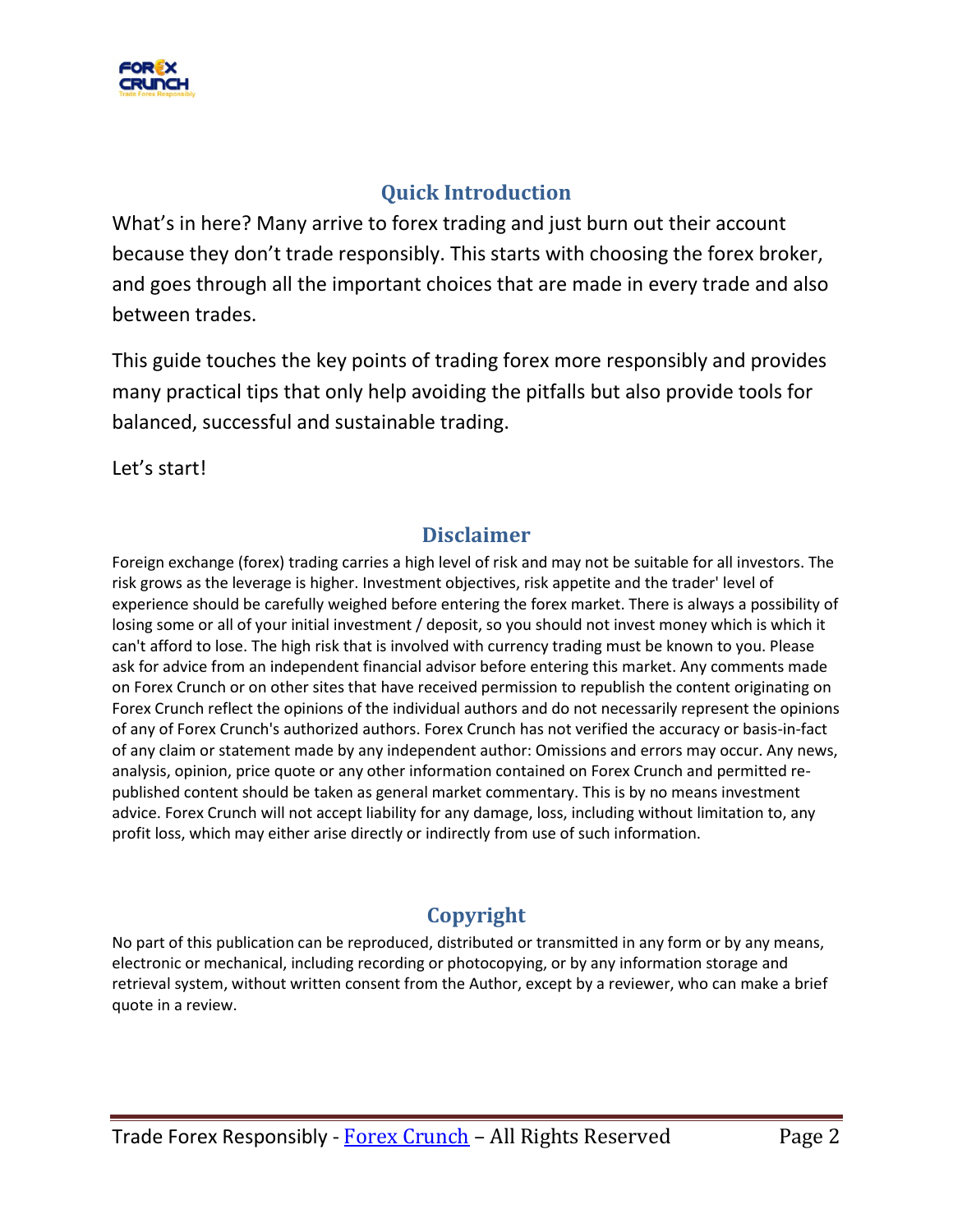

# **Contents**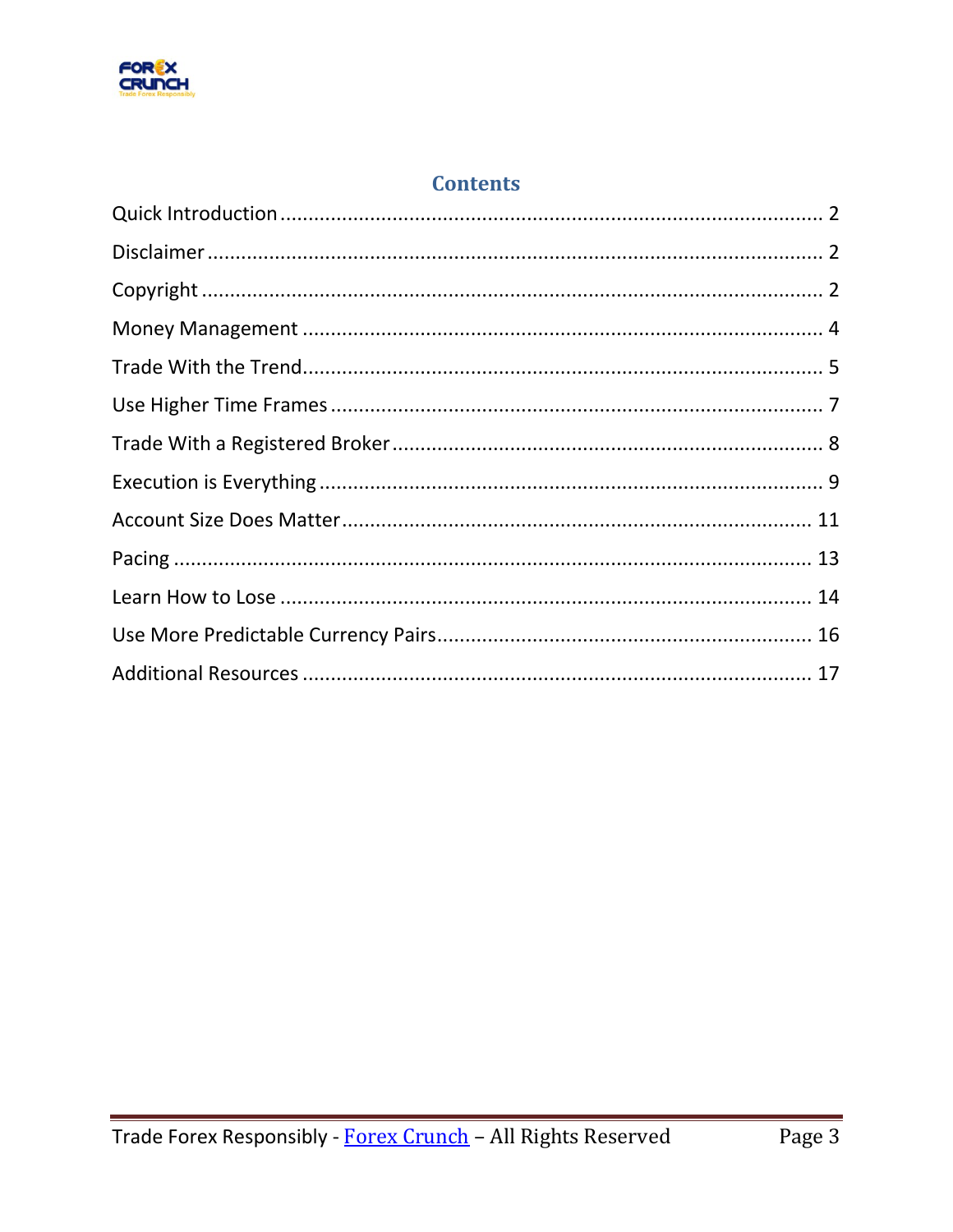

# **Money Management**

<span id="page-3-0"></span>Isn't money management a nice buzzword? Many forex brokers flash around this nice phrase. I'm sure you've heard it many times. How can you turn this buzzword into practical, actionable advice?

As with any type of investment, there is risk. The idea is to control your risk and be aware of it. This will save you from the infamous margin call, as well as let you control your account in a better way.

- 1. **Limit the risk**: When you open a trade, place a stop loss order to get you out of your trade and prevent a situation where you lose too much. This states the obvious for the vast majority of traders reading this, but I still know some traders who don't use a stop loss order. This precarious deed is done also by people who work at forex broker firms and trade with their account. Sad but true.
- 2. **How much money are you risking**: Many traders calculate the [risk / reward](http://www.forexcrunch.com/dont-risk-your-reward/?utm_source=eBook&utm_medium=email&utm_campaign=TradeForexResponsibly)  [ratio](http://www.forexcrunch.com/dont-risk-your-reward/?utm_source=eBook&utm_medium=email&utm_campaign=TradeForexResponsibly). Some look for 2:1 or 3:1. That's great. But how many dollars are you actually risking? This data is available with most brokers. Is this sum too high? In that case, there are two mathematical options to reduce the amount of money you risk:
	- a. **Tighten your Stop Loss**: In this way, less money is at risk. Sounds good? Not exactly. Perhaps your new Stop Loss is too tight and will yield an immediate loss to that position. Lowering the amount of money you risk doesn't mean raising the chances of a loss! The stop loss point should be based on your analysis: technical, fundamental or a combination. It shouldn't be based on the amount of money risked.
	- b. **Lowering the position size**: With a lower position size, you will still get to place the stop loss point in the right place for you, but the money that is risked will be lower. Yes, also the rewards side will be lower. And yes, it is tempting to trade large positions. But remember: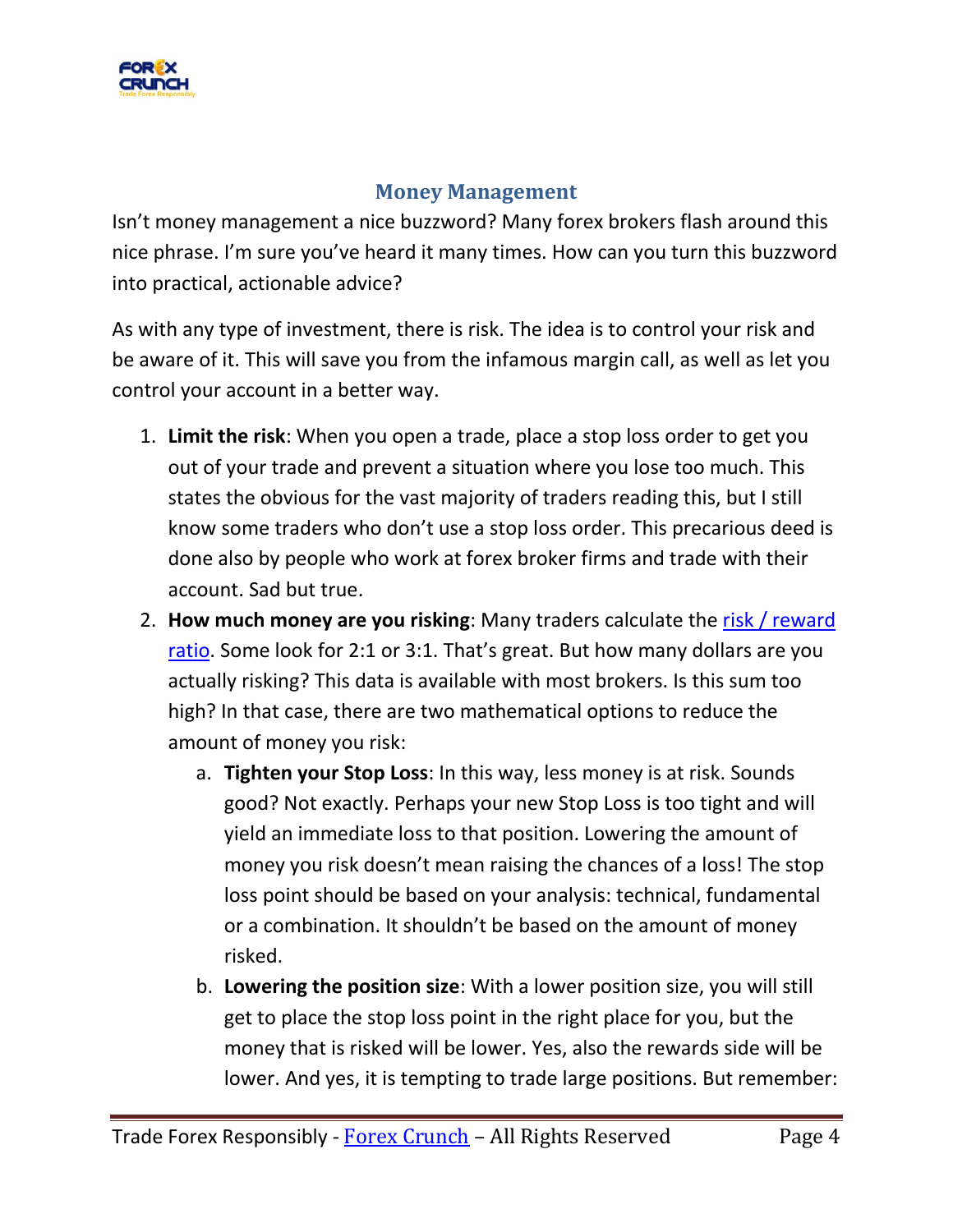

this is leveraged money, not real money that you have. By lowering the position size you still get to trade your position in full, and just risk less cash.

3. **How much of your account are you risking?** OK, you already see the amount of dollars that you are risking, but saying it bluntly: what is your burn rate? Let's say you have an account of \$1000 and you risk 20%. Now your first trade has gone bad, and you lose \$200. You stick to your method but it doesn't work out again and you lose another \$200. In 5 trades you are out, liquidated, margin-called. If you are new to forex trading, you are likely to make more mistakes and lose more in your initial trades. Risking a big portion of your account means that you can burn out quickly before you had enough time to learn, improve and win enough trades.

#### A rule of thumb: **Don't risk more than 2% of your account!**

I know this sounds very strict, but this rule will help you survive, learn and eventually increase your chances of having sustainable profits in forex trading.

A **forex demo account** is very useful for practice, but **[it doesn't fully simulate the](http://www.forexcrunch.com/4-pitfalls-of-demo-accounts/)  [real thing](http://www.forexcrunch.com/4-pitfalls-of-demo-accounts/)** – not in execution (detailed later) and not in the emotional stress. Having enough opportunities to trade helps you trade better.

#### **Trade With the Trend**

<span id="page-4-0"></span>You've probably heard the expression: "Make the trend your friend". For many, this basic idea has already been forgotten and regarded as yet another cliché. Nevertheless, it is still very relevant.

If your system involves looking at 1 hour charts, check out the 4 hours charts and the daily charts to get the bigger picture. What is the general direction of your currency pair?

Are the larger scoped charts headed lower when you place a long position? Maybe it is time to rethink your position.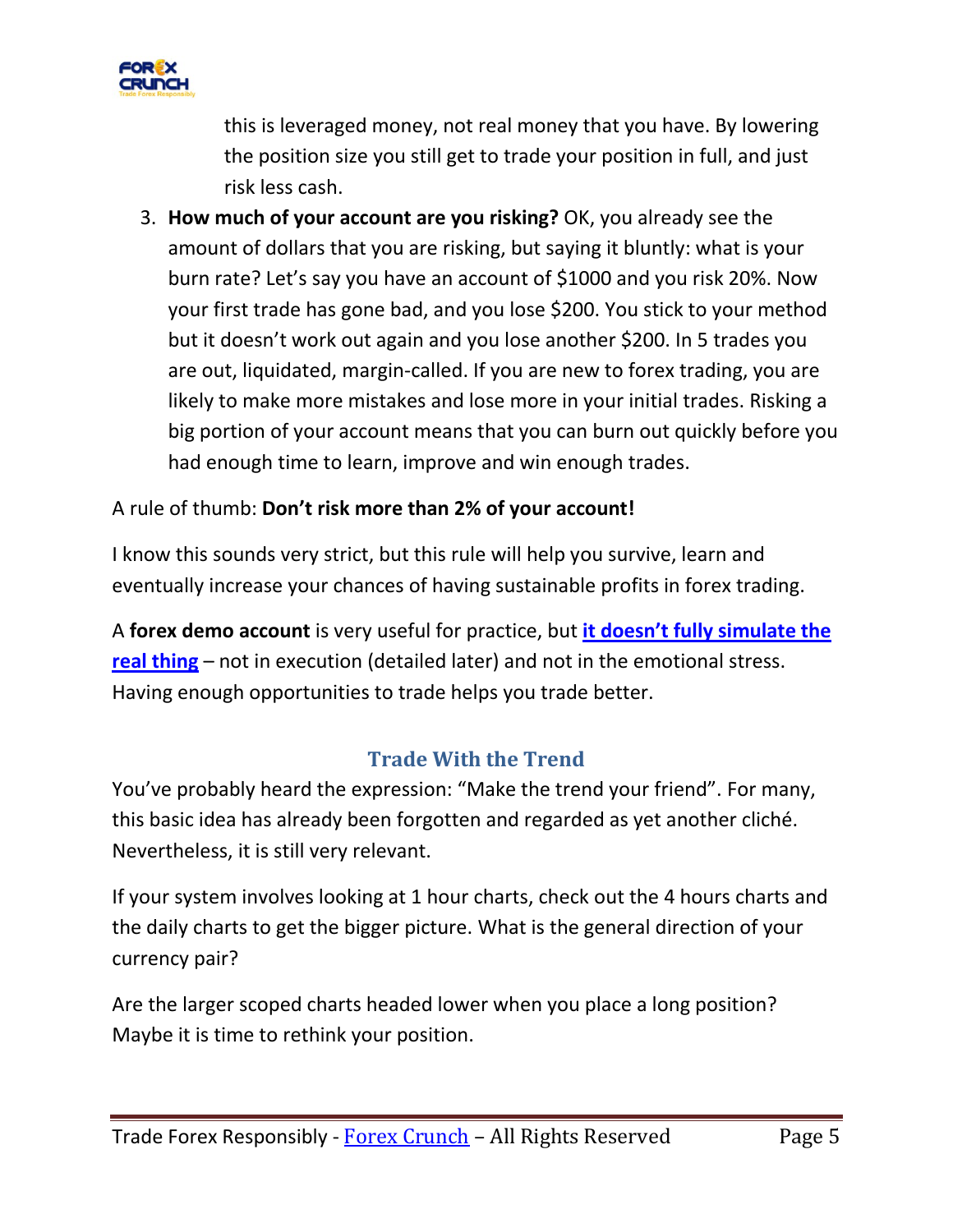

Sure, you can money on corrections. If the pair approached a resistance line and the general direction is up, you may short the pair when it approaches the line and profit off the bounce. But let's remember two things:

- 1. This could be the break: Perhaps the pair has enough momentum to cross the line this time. If the general direction is higher, you don't want to be the contrarian in this case, as your trade will lose.
- 2. Corrections are smaller: Breakouts are usually stronger than corrections. Many traders use Fibonacci lines to measure the potential of the correction. Using this theory, a correction is 38.2%, 50% or 61.2% of the move while a breakout has a larger potential of covering 100% of the previous range, according to the same theories.

Of course, breakouts can be false, and may not yield the desired results. **[There](http://www.forexcrunch.com/haunted-by-false-breaks-theres-one-thing-you-shouldnt-do/?utm_source=eBook&utm_medium=email&utm_campaign=TradeForexResponsibly)  [are ways to cope with false breakouts](http://www.forexcrunch.com/haunted-by-false-breaks-theres-one-thing-you-shouldnt-do/?utm_source=eBook&utm_medium=email&utm_campaign=TradeForexResponsibly)**, and in many cases, the preliminary false breakout is a preparation for the big move. The wider trend longer term trend has a better chance of being the winning one.

Trying to outsmart the markets sounds bold and can make a great impression on your friends, but you won't be running to boast your victories to your friends if this strategy turns out to be a losing one.

#### **Sideways**

When the currency pair of choice trades sideways, there is no trend in theory and both directions can work. Also in this case, it is important to have another look and try to identify if any direction, up or down is emerging.

Has the pair recently been trading in an uptrend or downtrend channel within the current range? What is the news about the currencies in question? In some cases, a potential direction can emerge for the pair and you could be aware of this and take advantage of this.

Flat ranges aren't forever. The pair will eventually break out, and making a deeper analysis can help you find the right direction.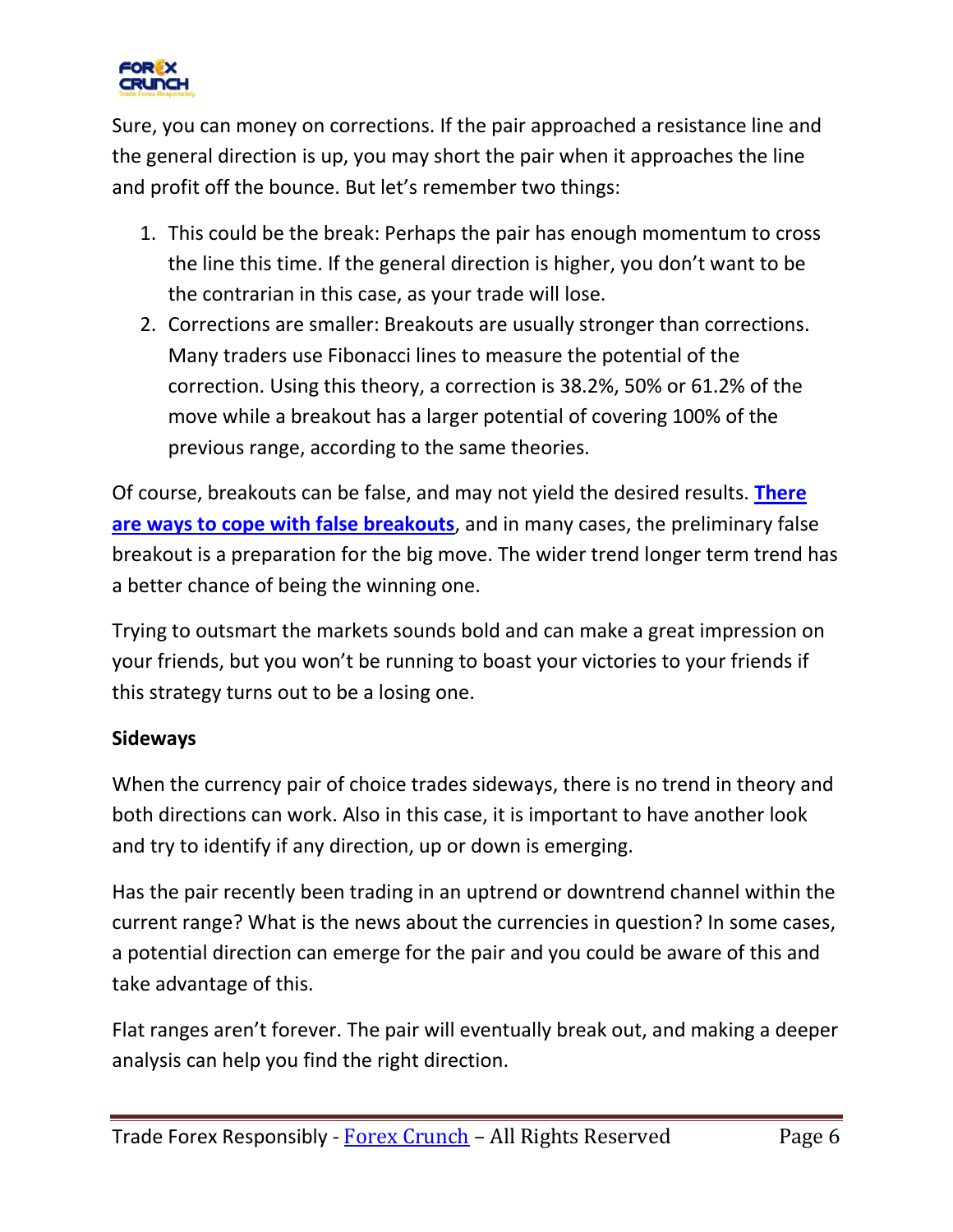

## **Use Higher Time Frames**

<span id="page-6-0"></span>As hinted in the previous chapter, you need to see the big picture. Seeing the big picture will help you identify the general trend, but may not be enough.

Is your system based on using 1 hour charts? That's not too bad. But how about testing it on a wider timeframe of 2 hour charts? 4 hour charts, or more? In many cases, back testing your strategy on a higher time frame can prove to be more profitable.

#### **Why? You reduce the noise**

You can trade with the trend, perform a perfect analysis and have your trade go in your favor. But, suddenly some exporter threw a big order into the markets and a sudden spike triggers your stop loss order.

This also applies for rumors. [Market](http://www.forexcrunch.com/rumor-spain-will-ask-for-280-billion-of-aid/?utm_source=eBook&utm_medium=email&utm_campaign=TradeForexResponsibly) [rumors](http://www.forexcrunch.com/rumor-sp-will-downgrade-us-credit-rating-after-markets-close/) [are](http://www.forexcrunch.com/societe-generale-bankrupt-rumors-in-markets/?utm_source=eBook&utm_medium=email&utm_campaign=TradeForexResponsibly) common and commonly untrue. Some big market participants create rumors for their own short term interests, and you are thrown out of the trade. A low time frame system means that you don't have time to analyze these rumors.

Zoom out to the higher time frame and there's no noise there.

#### **Spread and execution**

In lower time frames, the number of pips in your system is smaller: this means that if the spread might be too high for your nice theory. It can make the difference between a successful trade and a losing one. Using higher time frames, spreads are not an issue. A difference of a pip or two in spreads is almost meaningless when the scope of the trade is large.

Execution: this is an important point when choosing a broker, a point that will be discussed later on, but is relevant also now. With low time frames, you rely on your broker to execute your order as is: what you see is what you get. You also rely on the broker to execute the stop loss and take profit orders with a higher degree of precision. What happens on a re-quote? You miss your opportunity.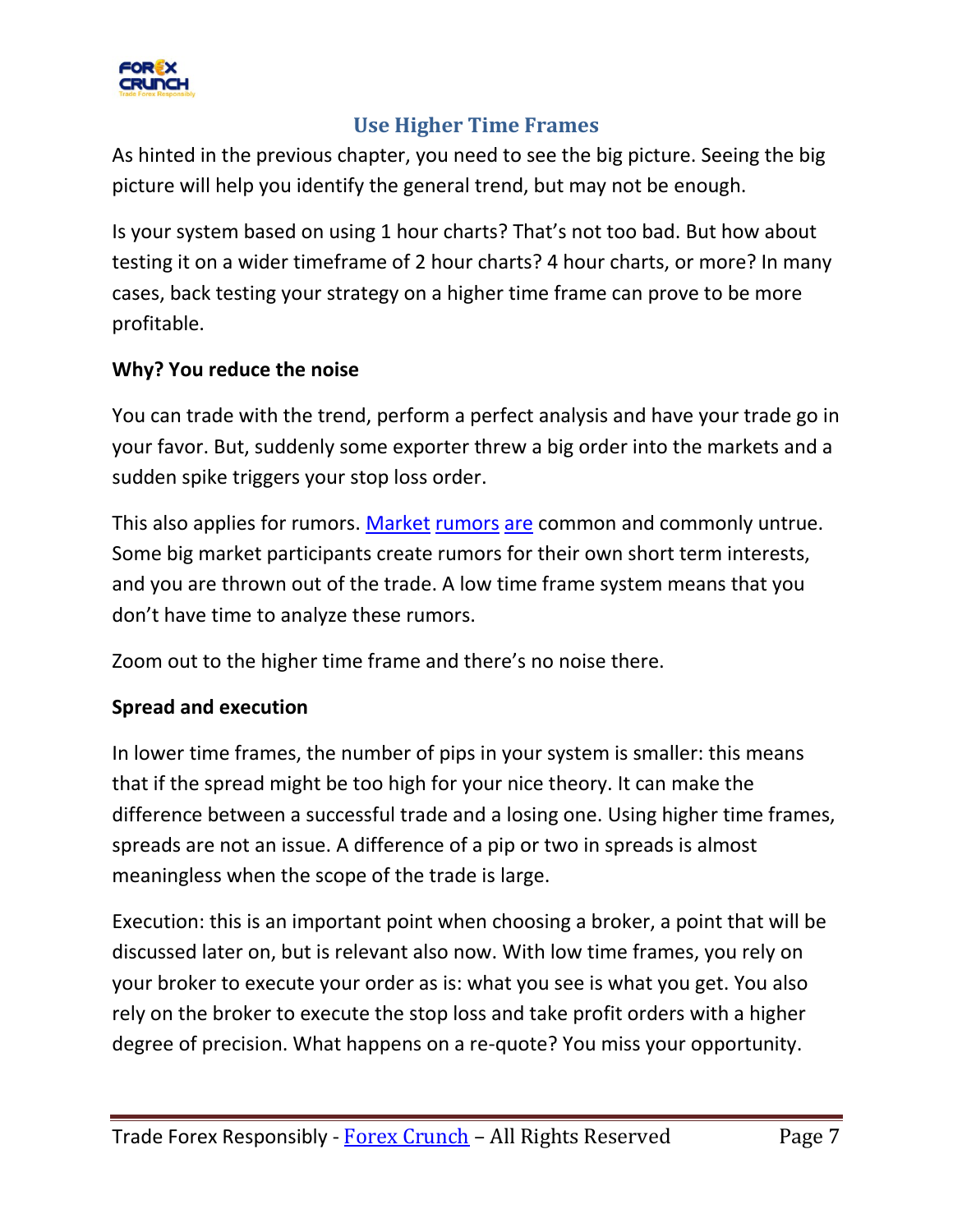

Similar with spreads, even a slow or sloppy execution by your broker doesn't alter the basic logic of your trade and doesn't make the difference between a losing and a winning trade.

What if you can't find a nice setup for your system on a higher timeframe? If you still want to stick to it, perhaps another currency pair can be a better match for your system at a higher time frame.

And perhaps it is time to consider another forex system. Forex systems don't work all the time anyway.

# **Trade With a Registered Broker**

<span id="page-7-0"></span>There are a lot of forex brokers out there. The forex industry is quite spread out: there are many players in different countries. Competition is great and some small forex brokers compete with the big boys is blessed. Many industries are controlled by a few powerful entities, and it is great that forex isn't one of them.

What does regulation provide?

- **Minimum size**: Regulators require that a broker has a minimum amount of capital. This means that the broker has lower chances of going broke too fast and taking your money on the way.
- **Requirements**: Regulation is needed to ensure your rights as a trader. This starts from proper disclaimers, something you may dismiss, providing some protection against having the broker take the opposite position against you in a way that harms you, and lots more. With some unregulated brokers, you may find it very hard to withdraw your money. This kind of behavior still exists unfortunately.
- **Someone to complain to**: Does your forex broker treat you badly? At least you have someone to complain to, someone who will seriously look at your complaint and will investigate it. In many cases, the fear of a complaint makes the brokers avoid malpractice in the first place.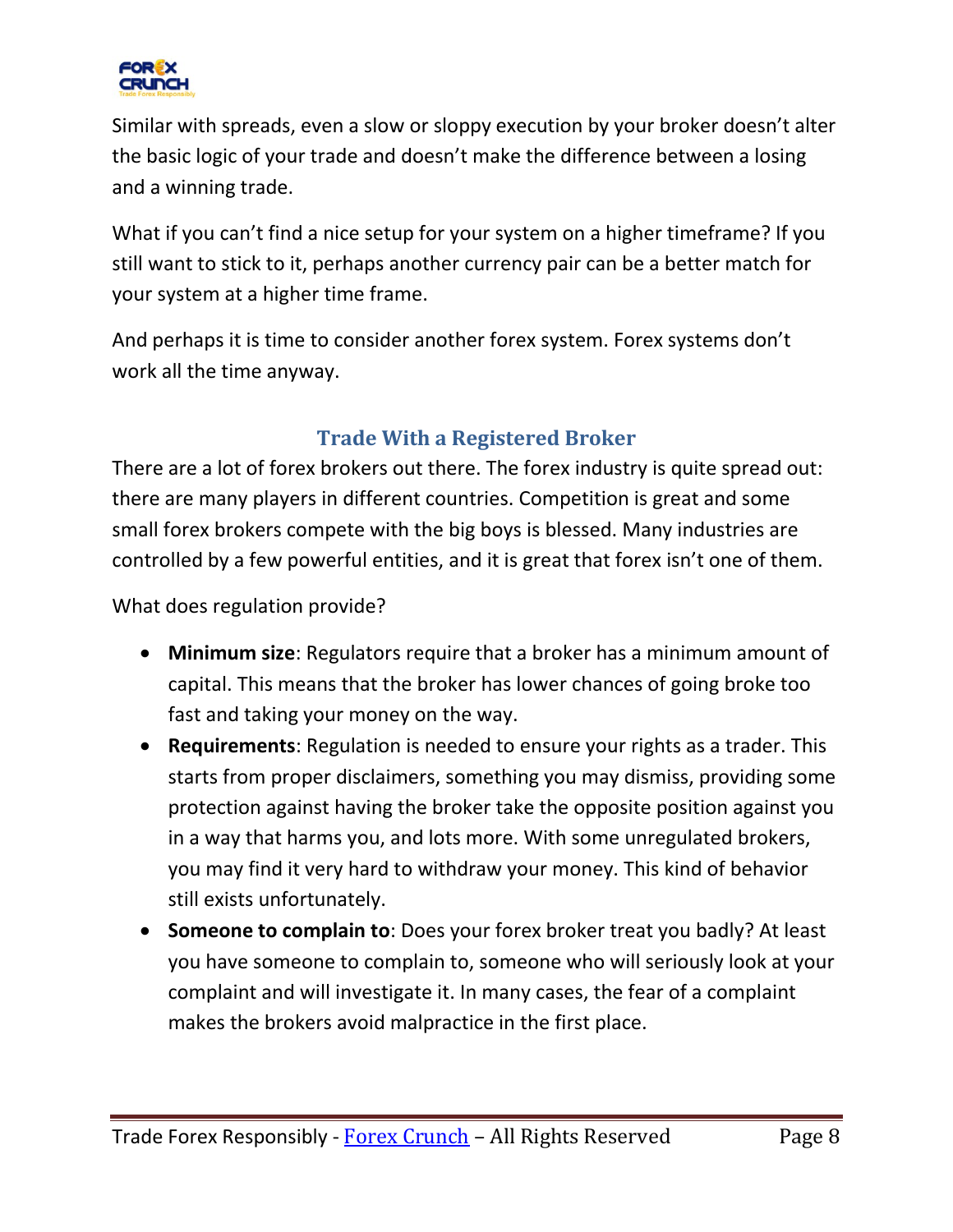

Some unregulated brokers may look more shiny and may promise you much more than a regulated broker offers. But will they live up to their promise? The level of doubt is much higher with unregistered brokers.

Not all regulators were born equal. Some regulators are tough in regulations but don't bother enforcing them. Some are just a rubber stamp.

Some brokers may claim to be regulated. Don't believe them! **Check it out on the official sites of the regulators** listed below, and make a check on them using the internet. **[Here are some quick methods](http://www.forexcrunch.com/5-points-on-how-to-chose-a-forex-broker-in-2011/?utm_source=eBook&utm_medium=email&utm_campaign=TradeForexResponsibly)**.

Here are 4 leading bodies

- [NFA](http://www.nfa.futures.org/basicnet/) (together with CFTC in the US)
- [FSA](http://www.fsa.gov.uk/register/firmSearchForm.do) (In the UK)
- [FINMA](http://www.finma.ch/e/beaufsichtigte/bewilligungstraeger/Pages/default-a.aspx) (Switzerland) which also has a [blacklist.](http://www.finma.ch/e/sanktionen/unbewilligte-institute/Pages/default.aspx)
- **ASIC** (Australia).

With some unregulated brokers, you can be the perfect trader, and that's where the trouble begins. Seeing a successful trader triggers the alarm bells. You suddenly see your stop loss orders triggered when the market wasn't even close to your order. Perhaps some of the functionality is denied and execution, our next point, may turn out to be very poor.

With an unregulated broker, you have no one to complain to, apart from forums on the web. This may help in relieving the pain, but it will not get your money back. Hopefully you are able to withdraw your funds.

These stories happen more than people are willing to admit. You don't usually boast when you are deceived. Trading with a regulated broker significantly lowers the risk.

# **Execution is Everything**

<span id="page-8-0"></span>Carefully choosing a forex broker isn't an easy task. There are lots of brokers out there and each one has a well designed sign up page with "exciting" features.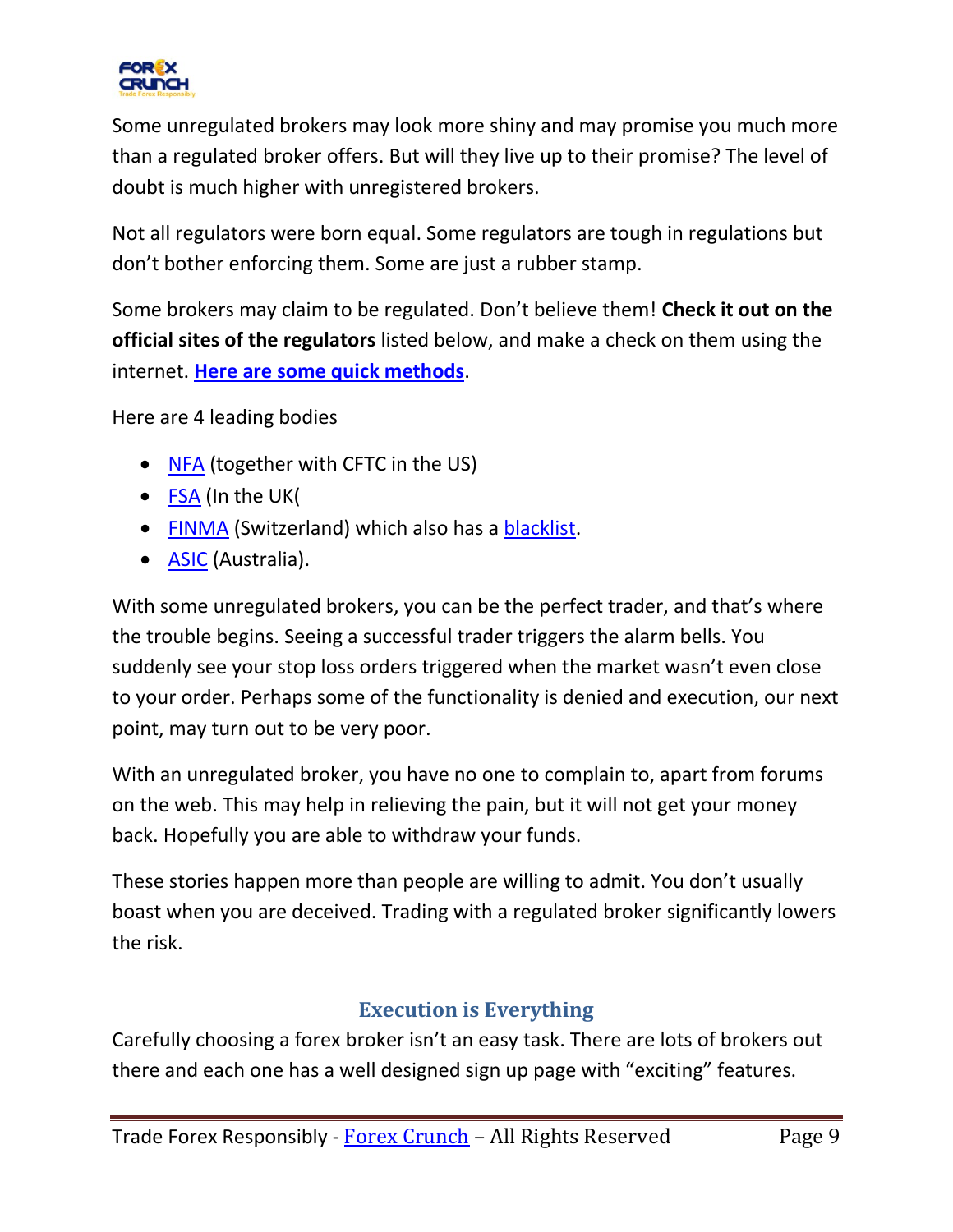

Assuming you took the advice in the previous chapter and decided to trade only with a registered broker, the options are still wide.

So what should you take into account before opening an account?

#### **Execution.**

What does it mean: this means that when you see a quote on your screen and hit the trade button, the order will be executed as is. Sounds simple, doesn't it? Well, it should be simple, but with some brokers, this isn't always the case. With unregulated brokers, you can find yourself buying at a higher price than seen on the screen, or selling lower. This isn't too common, but not unheard of.

The more common case is an error message saying that your trade could not be realized: "Please try again". When you try again, the price may have moved against you, or you may get the same error message again and again.

This is relevant also with orders: they aren't executed when the market reached your stop loss or take profit point. That's bad, but there's worse: catching your stop loss point when the market was far away from you.

**[The broker isn't always to blame](http://www.forexcrunch.com/dont-blame-the-broker/?utm_source=eBook&utm_medium=email&utm_campaign=TradeForexResponsibly)**, but there are better and worse.

No broker has perfect execution. Even the best ones with the best access to liquidity providers can miss orders. This is usually due to extreme market conditions, such as when US Non-Farm Payrolls are released, or when there's another breaking event. Don't run blaming the broker.

Market conditions can be extreme, but they are extreme for all brokers at the same time. So, some are better than others, and differences can be significant.

Some brokers publish their execution statistics, and make comparison easy. In the US, brokers are required to publish the profitability of their clients on a quarterly basis, but aren't required to publish the execution rates. Hopefully this will become the norm or the regulation.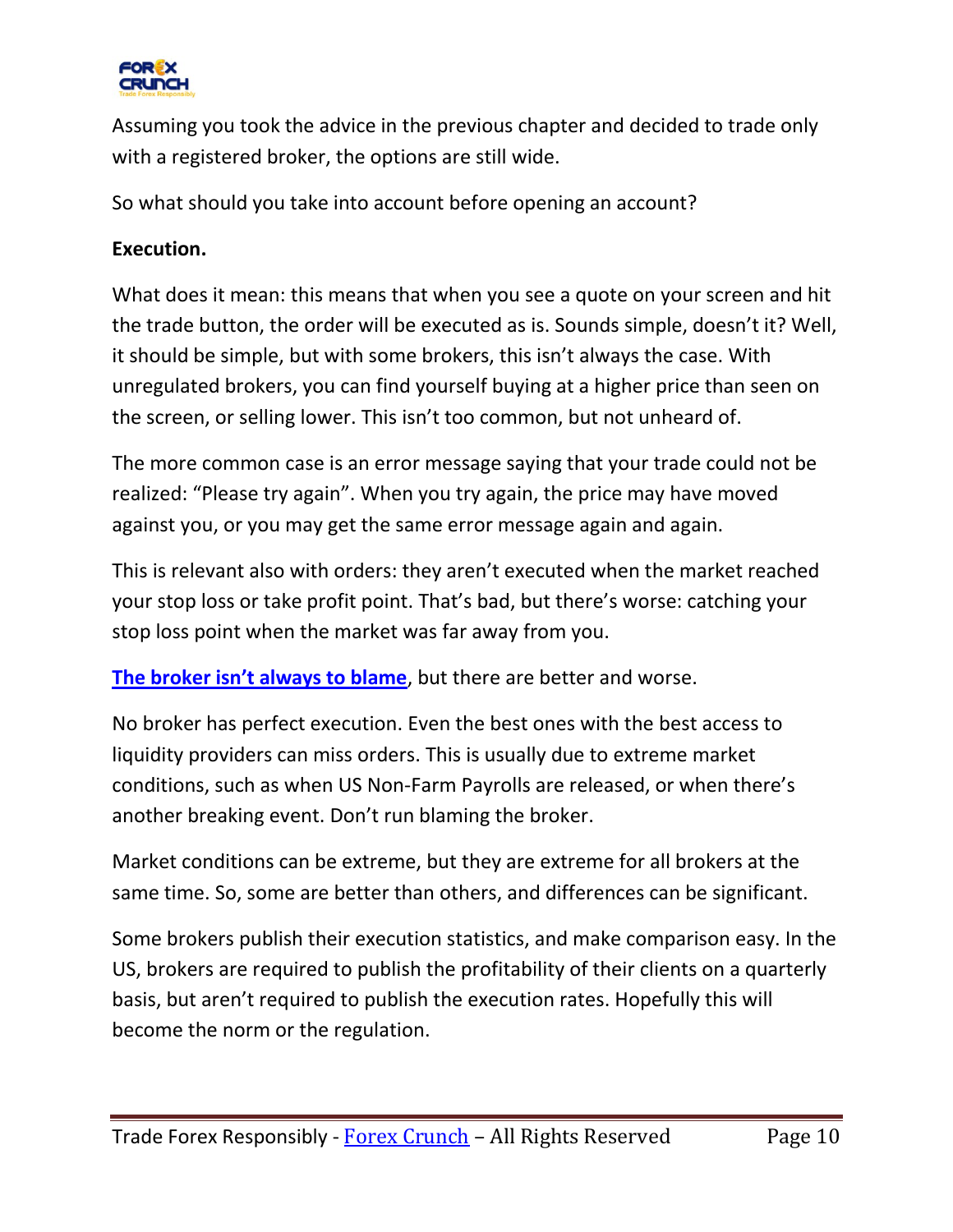

For those who don't publish their numbers, you can just ask them. Remember, you are the client and you deserve to have this important piece of information before putting your trust and your money with the broker.

If the broker is reluctant to share the data, ask around. [Note that some forex](http://www.forexcrunch.com/5-ways-to-identify-fake-forex-broker-reviews/?utm_source=eBook&utm_medium=email&utm_campaign=TradeForexResponsibly)  [broker reviews are biased and are not real](http://www.forexcrunch.com/5-ways-to-identify-fake-forex-broker-reviews/?utm_source=eBook&utm_medium=email&utm_campaign=TradeForexResponsibly). It's also important to note that some of the participants in various websites aren't always disclosing their relationship: it can be a rave review about their own company or throwing mud at a competitor. So, take these words with a grain of salt.

If you can find a trustworthy person who is a current client of the broker you are wondering about, that's the best evidence that you can get.

In the next chapter, we'll discuss another important matter that makes a difference – not necessarily what you think.

# **Account Size Does Matter**

<span id="page-10-0"></span>After choosing a forex broker, and testing the platform with a demo account, you now feel ready to deposit funds and play the real game. How much should you deposit? Certainly not more than you can afford to lose. Yet a bigger sum has quite a few advantages that can make a difference between a winning account and a losing one.

#### **Upgraded status**

A bigger account size means an upgraded status with the broker. Spreads can be tighter, meaning you earn a bit more and lose a bit less in every trade. This is an obvious advantage but definitely not the most important one.

In some cases, a bigger account means a better customer service with the broker and perhaps other perks. Brokers may offer you enhanced mobile services for example.

#### **More time to learn**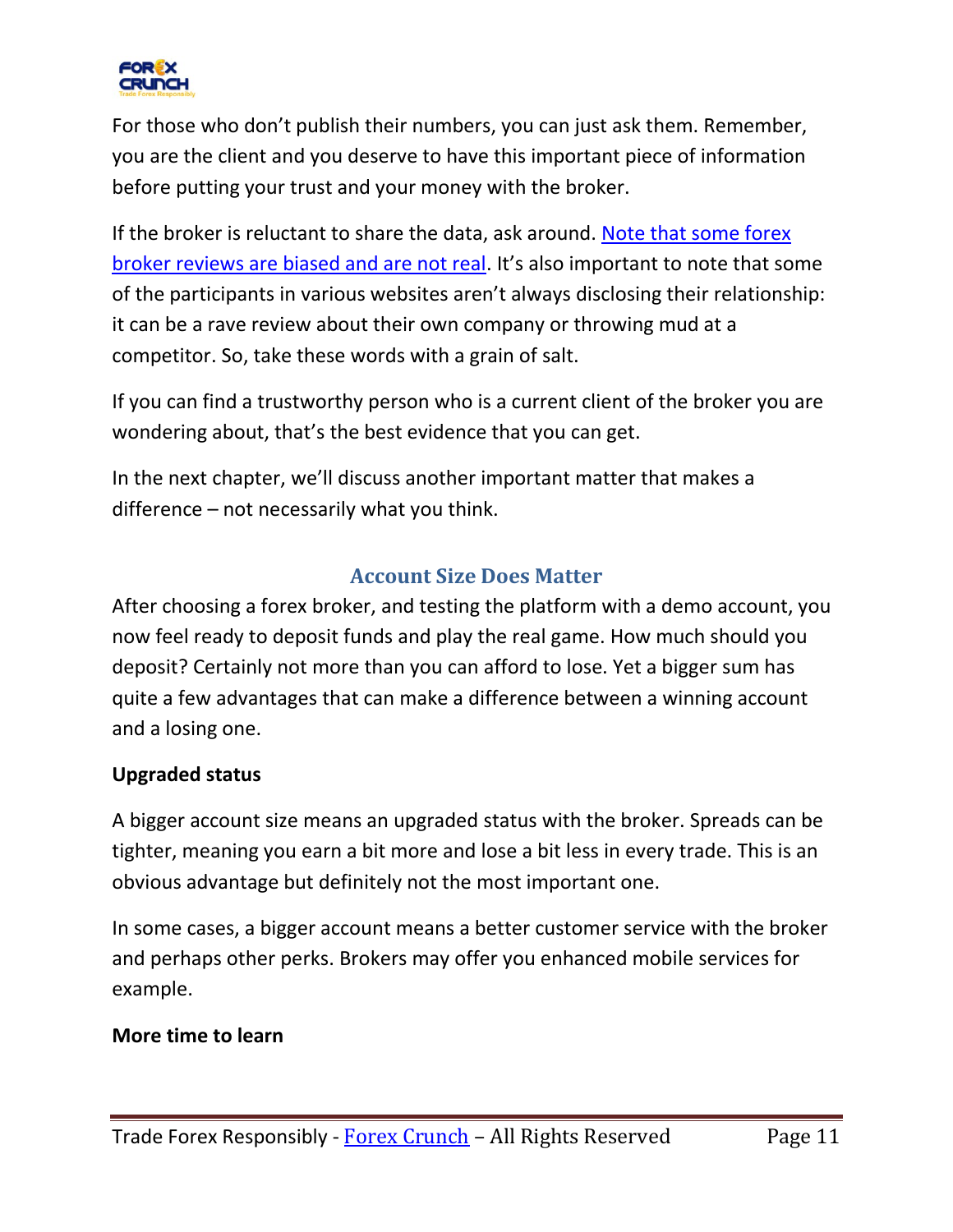

With more money in the account, it is easier to implement money management principles. Risking no more than 2% of your account in one trade can be done with more ease: you don't have to make a big compromise on the size of the trade. In addition, you still enjoy better spreads on the trades, even the smaller ones.

So, you get to make many trades, not risk too much of your account all at once and still enjoy better spreads. But that is still not the most important point.

#### **Taking it seriously**

When you deposit a significant sum into a forex account, you are going to take things more seriously. That's how it works with many things in life. You may be have a talent in some field, but there's so much your talent can take you. Working hard, committing to something and being serious makes a difference even for the most talented people in any field.

As aforementioned, don't risk what you can't afford to lose. Yet if deposit a small sum, you'll treat forex trading without care, as a form of entertainment or as buying a lottery card.

#### **Are you here only for entertainment? Or do you want to make money as well?**

By assuming that you'll lose everything anyway, you are making a prophecy that is self fulfilling. Instead of testing trades on demo accounts, you'll rush to throw your money into a real account. The result is throwing your money away. Instead of carefully planning a trade and carefully executing your plan, you'll just go with any gut feeling you have at the moment. If you enjoy this, so be it.

But if you want to take things seriously and increase your chance of profiting, serious trading begins not from the first trade, but from the initial deposit.

You don't have to have aspirations of becoming a forex professional. **[The road is](http://www.forexcrunch.com/5-points-on-when-to-go-pro/?utm_source=eBook&utm_medium=email&utm_campaign=TradeForexResponsibly)  [long and consists of a few important steps](http://www.forexcrunch.com/5-points-on-when-to-go-pro/?utm_source=eBook&utm_medium=email&utm_campaign=TradeForexResponsibly)**. But starting from a significant deposit that will make you treat the account very seriously will sure make your trading experience a more thorough one, and eventually a more successful one.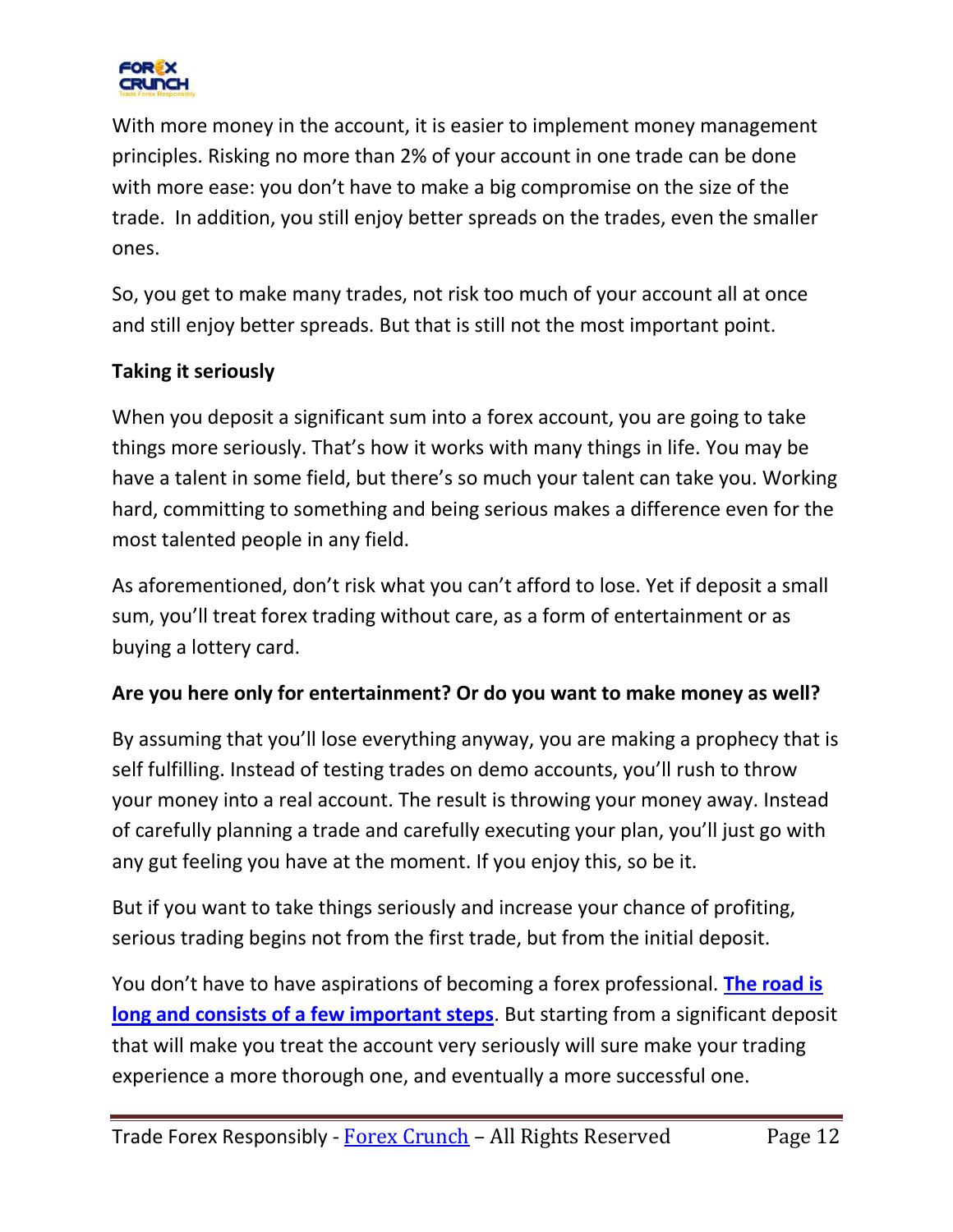

# **Pacing**

<span id="page-12-0"></span>In order to improve your trading, the frequency of your trading deserves special attention. In order to have better control over your account, it is advisable to pace yourself.

Some traders have a winning streak and they extend the times in which they trade. Eventually, their nose is attached to the screen for too many hours, and they begin [seeing trades that are never there.](http://www.forexcrunch.com/are-you-forcing-yourself-into-a-position/?utm_source=eBook&utm_medium=email&utm_campaign=TradeForexResponsibly) This also has bad implications on other things in life, and isn't healthy at all.

The same applies for traders who have a losing streak: they may want to take revenge on Mr. Market. Well, the market is bigger and stronger, and this is the fast lane to burning out.

#### **This can be avoided by planning the times in which you trade.**

Scheduling means that you allocate time that is dedicated to forex trading. Being concentrated on this one task and avoiding distractions will raise your chances of winning. This applies to every single trade and also to the long run: having a successful record.

So when should you trade? The timing of trading depends on quite a few factors.

- **Trading type**: Are you looking for the big moves? If the answer is yes, go for the sessions with the higher volatility – the New York and or the London sessions. If you're looking for range trading at more quiet times, look for other times of day.
- **Person type**: If you are a "morning person", you have a better chance of winning in the morning, when you are at your best. If you are night owl, trading at night may be best for you. The idea is to take trading seriously, and listen to your body, not only to the charts.
- **Life limits**: Do you have a full time day job? Are you a family man? Life is not only a bunch of trade opportunities. Adjusting the timing of trading to your life yields a better personal life and a higher chance of taking profits. Having them collide too often will not get anything done.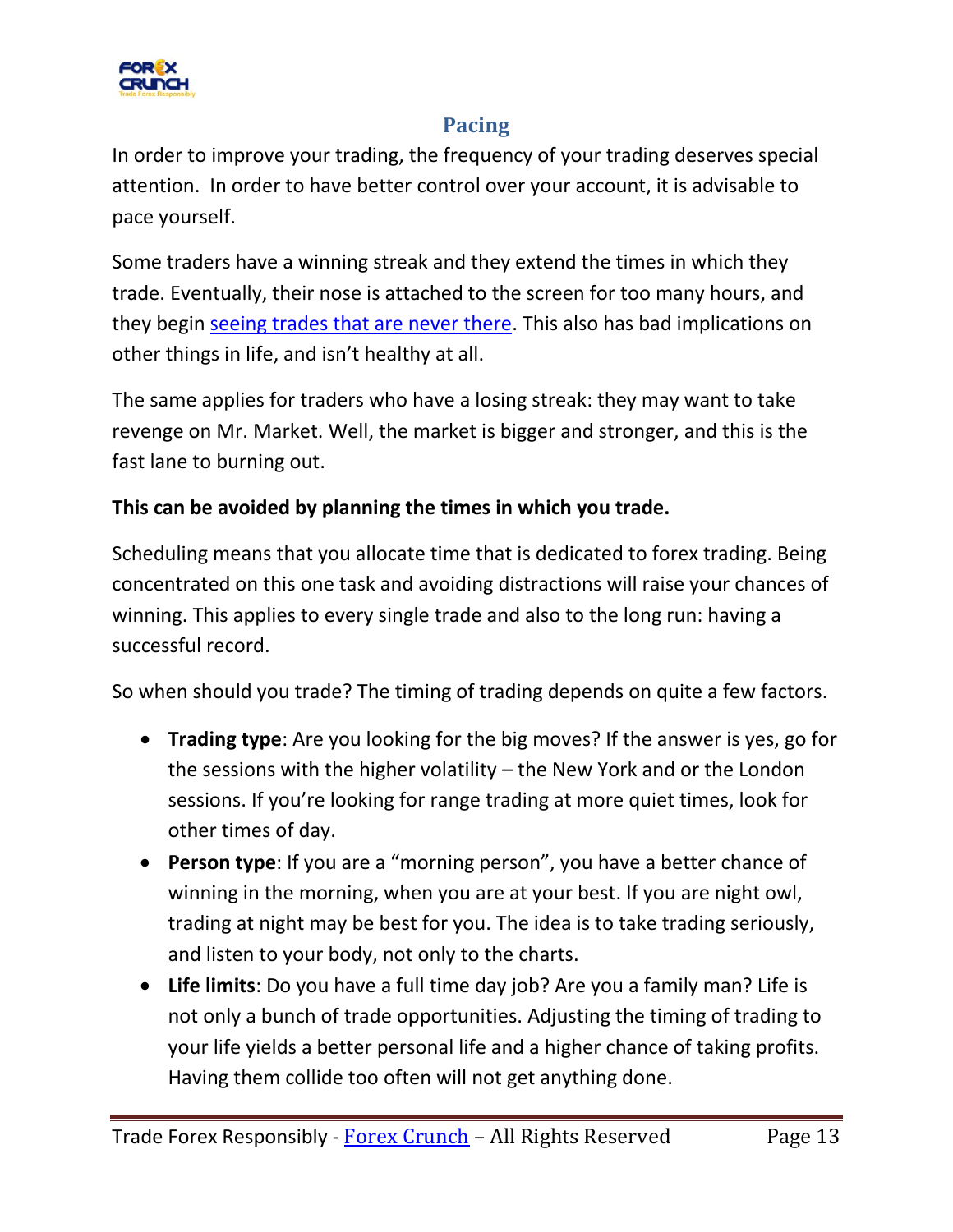

Ideally you would be able to find the perfect timing when all these factors come together. This isn't always possible. Try to find the right balance in order to avoid addiction to forex. I've seen too many traders who lost their head to the charts. They didn't necessarily lose too much money, but they lost touch with reality and weren't successful at trading either.

### **Trading in scheduled times**

Scheduling doesn't mean trading at every session. In some cases, you will allocate time, test a few possible setups and reach a conclusion that there is nothing out there. **Don't force yourself into a trade**.

Testing the markets and deciding not to trade is a perfectly sound decision that can save you money.

Have you entered a position, closed it and still have time left? Don't run for the next trade. It's better to take a break before the next trade. As mentioned above, running after the next profit can be disastrous, and so can the sense of avenging.

<span id="page-13-0"></span>So, it's important to pace yourself.

# **Learn How to Lose**

Winning is fun and useful, but losing is also part of the game. Successful traders lose quite a few trades, but know how to minimize their losses and cope with the situation. In order to win in the long run, you often need to know how to lose in the short run and [remain in the game.](http://www.forexcrunch.com/reasons-to-not-quit-trading/?utm_source=eBook&utm_medium=email&utm_campaign=TradeForexResponsibly)

Have you lost the trade? Analyze it. Analyzing doesn't have to take place immediately. Perhaps you will find it more useful taking some distance from the actual trade. This will allow you to be less emotional and to analyze the trade without the emotional stress.

Trying to take revenge or entering getting desperate in any other form isn't helpful.

What went wrong?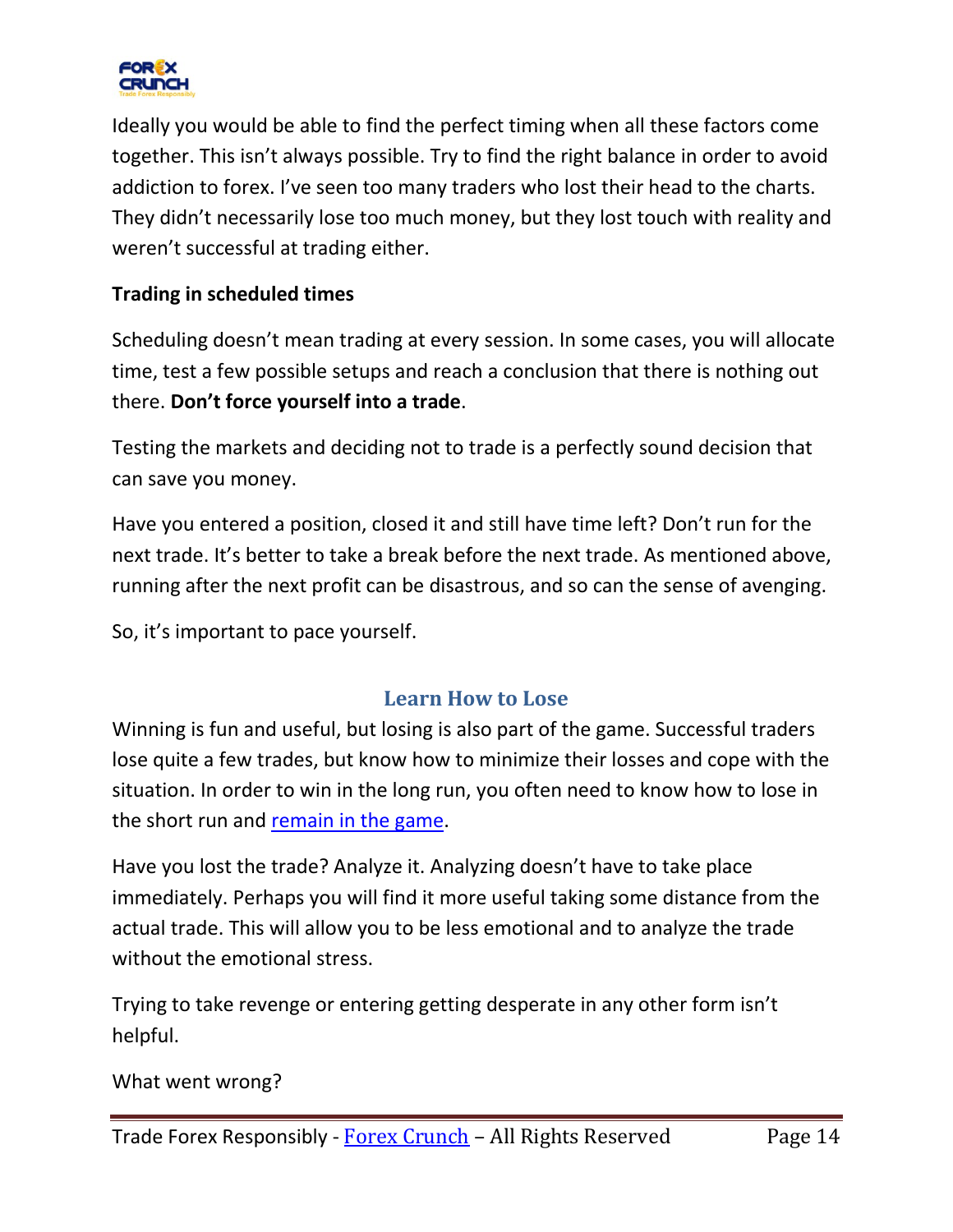

- **Did you indeed follow your plan?** Perhaps you missed some calculation during the preparations. Perhaps you bent the rules and wanted to go ahead with the trade. Or maybe you made unnecessary changes when the position was open. Well, now you are aware of this, and your next trade will probably be a more precise one.
- **Is your plan satisfactory most times, and sometimes loses?** That's OK as well. Just be aware of that. Any plan, has its losing trades. A good plan doesn't win every trade, but wins in the long run. This means that the risk/reward ratio is low enough, and that the win/lose ratio is good enough.
- **Do you need to change the plan?** Before making changes to your plan or replacing it altogether, please check the two points above. If you are certain that you have followed your plan and that it isn't just one of the normal losses, it is time for a change. **5 straight losing trades**, given that the implementation was a perfect, is good enough for making changes.

Changes can include

- **Tweaking some of the parameters of your plan**: You can backtest your losing trades. It's not so fun digging into a failed trade and playing a hypothetical "what if" game. But applying the same "what ifs" to all the trades of the same type may yield a difference. Would a small change make a difference? Perhaps that's all you need.
- **Switching to different currency pair**: This is harder to examine using the losing trades, as currencies don't have the exact same patterns. But if your currency pair used to trade sideways and now it has broken out and extended the trading range (or the opposite), perhaps the system will not work anymore.
- **Finding a new plan**: Sometimes patterns change in all pairs, and sometimes your system wasn't optimal in the first place. If you are certain that this is the case, it's time for a change. Refusing to admit that a change is needed is quite common after believing that your system is successful. But we aren't here for being righteous, but rather for winning. If the system isn't useful, just move on.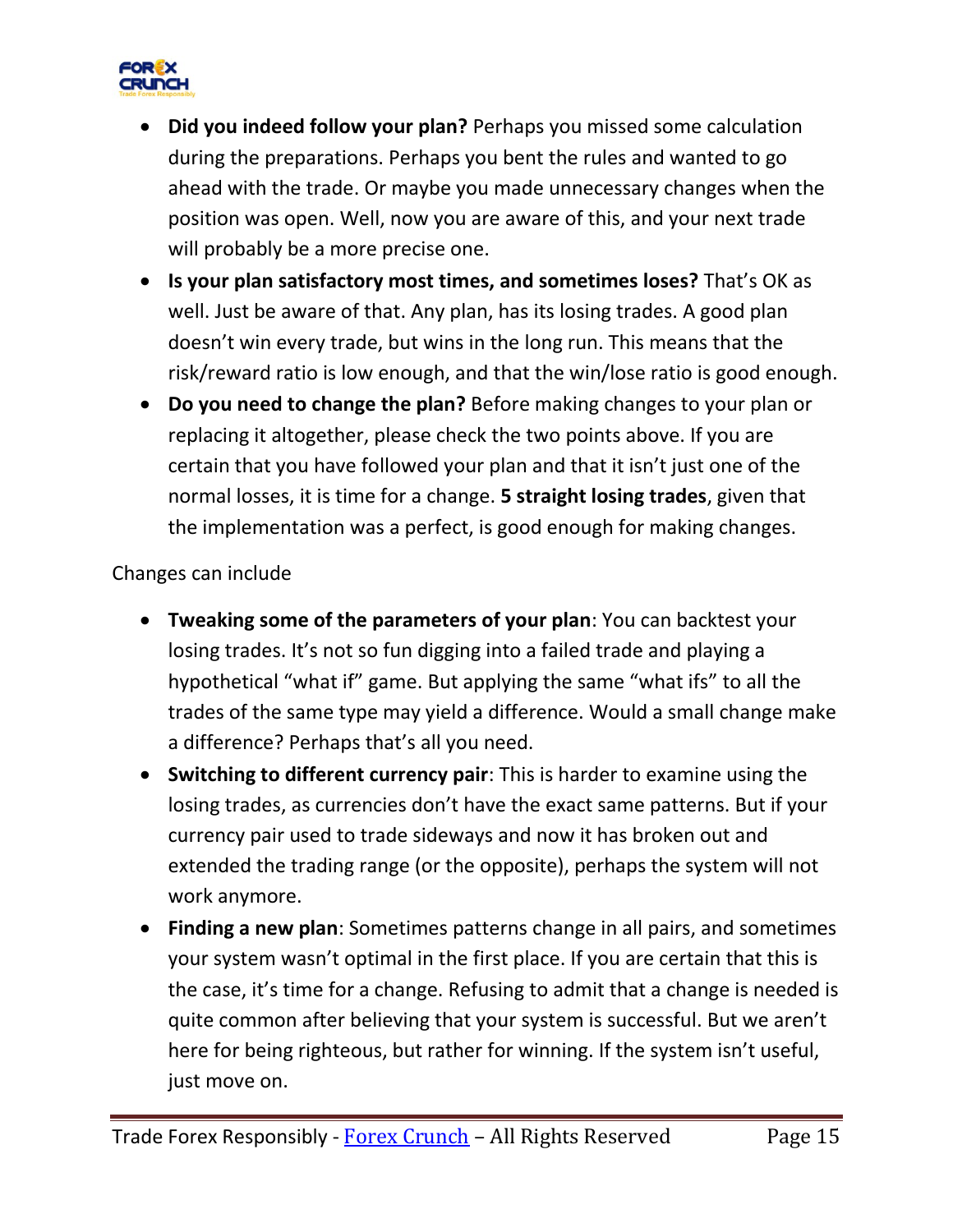

Enough about losing. Have you won the trade? Analyze it as well. Was your win part of the system? Great. Was it by chance? Feel lucky and humble. Many traders become euphoric after winning a trade using their gut feeling. [This means](http://www.forexcrunch.com/5-tips-for-avoiding-forex-euphoria/?utm_source=eBook&utm_medium=email&utm_campaign=TradeForexResponsibly)  [that they are on the fast lane to burning out their account.](http://www.forexcrunch.com/5-tips-for-avoiding-forex-euphoria/?utm_source=eBook&utm_medium=email&utm_campaign=TradeForexResponsibly) Being overconfident is also harmful.

# **Use More Predictable Currency Pairs**

<span id="page-15-0"></span>Some currency pairs tend to follow patterns in a much more readable way. With the best ones, patterns can be easily seen with the naked eye, before placing the first line on the chart. It is important to be aware of this before looking for a trade.

With more predictable currency pairs, clear support and resistance lines will be respected in a better manner. This means that when the pair approaches the line, its movement will slow down. Does it lack the momentum to break? This line will serve as a bouncing spot, and the price will return towards the middle of the range.

And when the pair has enough momentum to make the break, it will leave the line behind and eventually settle in a new range, higher or lower. The same applies for uptrend or downtrend channels.

The less predictable pairs are just a mess. Some are very choppy. Your system may work with range trading, but these pairs just chop their way out of range for false and unpredictable breakouts.

Some currency pairs will work with your system in a better manner. Some will not. If no pair matches your system, then it is time to say goodbye to your system. But if it does work with some pairs, they will most probably be the more predictable ones with any system.

Which pairs are more predictable?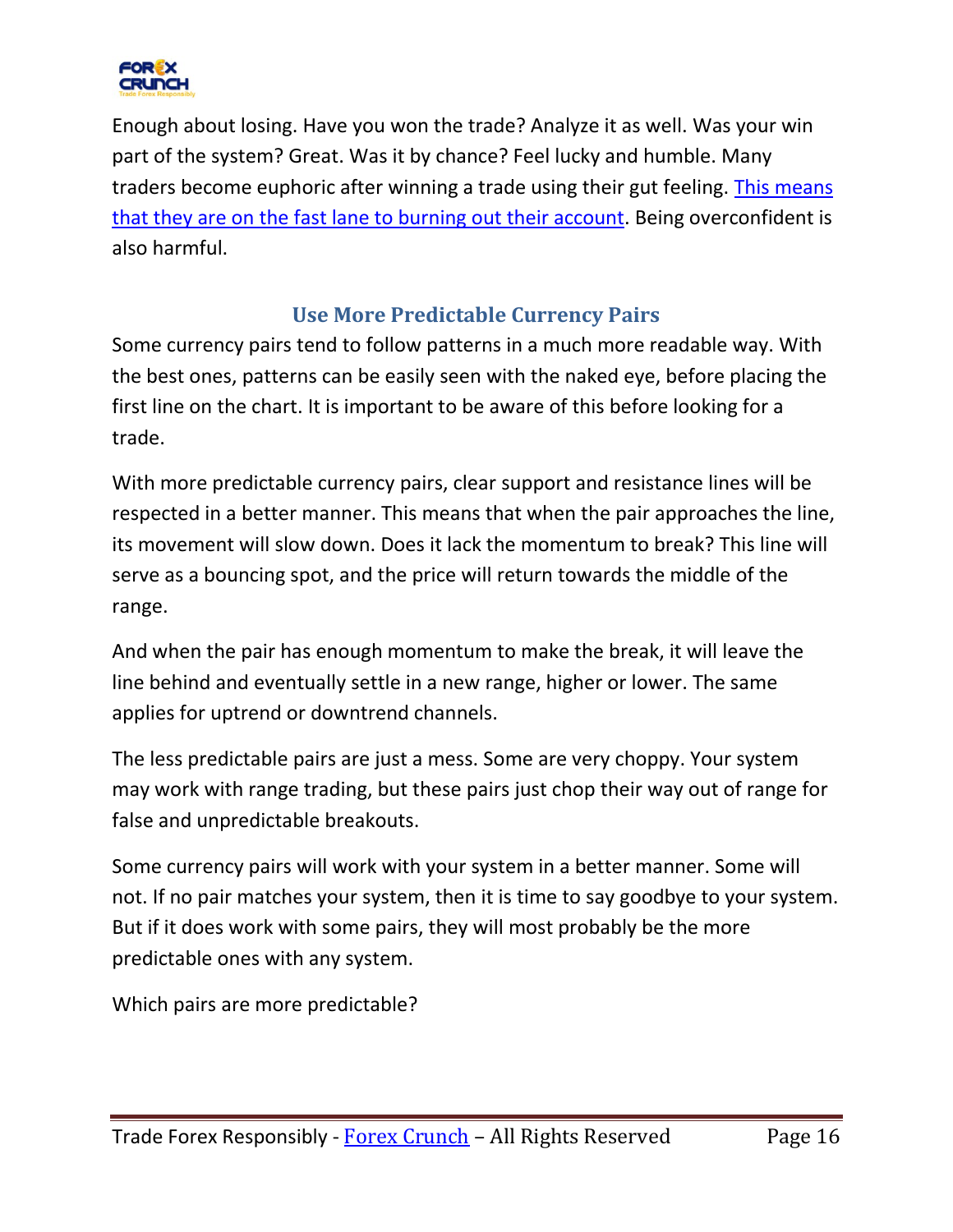

A general rule is that the currency pairs with more trading volume tend to be more predictable. So, exotic currencies or weird crosses may not fit into this definition.

But this is definitely not a strict rule, and it currently doesn't apply for the most popular pair: ongoing debt crisis in Europe makes EUR/USD a less predictable pair despite its huge volume.

In addition, trading patterns aren't there forever. Fundamentals have a great effect on the patterns on the charts and change all the time.

On Forex Crunch, a list of the Top 5 predictable pairs is published on a quarterly basis. **[Here is the latest for Q4 2011](http://www.forexcrunch.com/5-most-predictable-currency-pairs-q4-2011/?utm_source=eBook&utm_medium=email&utm_campaign=TradeForexResponsibly)**.

While I fully stand behind this list, the pairs listed there will not necessarily work for you. Take it as a general guidance.

- You should examine the charts on your own to see what catches your eye. That's a first.
- Then, check out which pairs really play well with your system.
- And last, don't forget to retest it over time.

As aforementioned, patterns change all the time. Scheduling a retest of currency pairs once a quarter will help you avoid the situation where you are losing trades. Perhaps your system is great, but it is time to move to another pair.

# **Additional Resources**

<span id="page-16-0"></span>General Articles

- **[5 Points on When to Go Pro](http://www.forexcrunch.com/5-points-on-when-to-go-pro/?utm_source=eBook&utm_medium=email&utm_campaign=TradeForexResponsibly)** Successful at forex trading and considering of doing it full time? There are a few steps on the way.
- **[How to Choose a Forex Broker in 2011](http://www.forexcrunch.com/5-points-on-how-to-chose-a-forex-broker-in-2011/?utm_source=eBook&utm_medium=email&utm_campaign=TradeForexResponsibly)** There are quite a few tools you can use before making this important decision.
- **[How About Investing in Forex?](http://www.forexcrunch.com/how-about-investing-in-forex/?utm_source=eBook&utm_medium=email&utm_campaign=TradeForexResponsibly)** Foreign exchange doesn't necessarily have to involve active trading, but can be